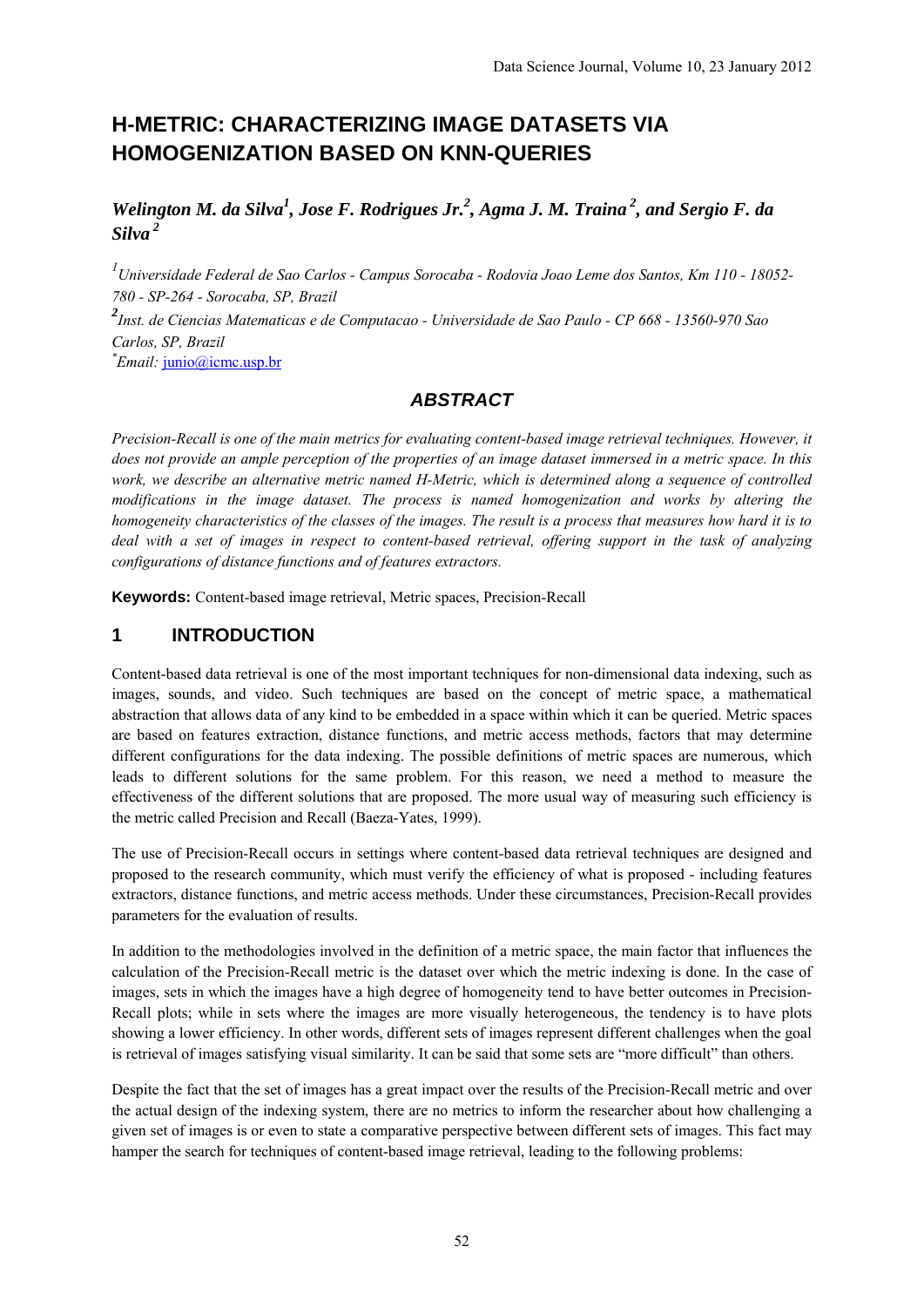- lack of a numerical concise reference with respect to the set of images, preventing a full assessment of the results of the Precision-Recall;
- absence of a clear criterion for choosing sets of test images;
- impossibility of finding equivalence among different sets of images;
- additional burden on the choice of sets of images, which must be checked individually;
- complexity in the description of the characteristics of a given set of images in scientific vehicles.

In the context of these problems, this paper describes the methodology *H-Metric*. The proposed metric is an approach to describe the properties of a set of images within the problem of data recovery supported by metric indexing. H-Metric is based on the Precision-Recall metric; it proceeds by analyzing the spectrum of this measure over a sequence of controlled modifications of the characteristics of an image dataset. The modifications are based on the concept of homogeneity, that is, how clustered are the classes of images in the metric space? The result of the metric corresponds to the point of convergence where the controlled modifications of the classes produce a Precision-Recall plot close to ideal. This work focuses on the domain of images; however, the proposed measure applies to any field that can be metrically indexed.

## **2 RELATED WORK**

When using a set of images in metric indexing experiments, the properties of the data are the main aspect related to the results presented at the Precision-Recall plot. It may happen, for example, that a given configuration (features extractor and distance function) shows excellent results for a given set of images; however, this set would present good results for a large number of other settings. This happens in sets of images whose extracted features define well-defined clusters, a circumstance where the determination of an accurate indexing is not a tough challenge. In other cases, a researcher may develop new techniques and, by testing her/his methodology, she/he observes unsatisfactory results in the form of Precision-Recall curves inferiorly bended. However, the set of images that was used would present bad results for a large number of metric indexing configurations. This happens with datasets that, in a metric space, show no homogeneity (well-defined groups) with respect to their classes. In fact, according to Reeker (2001), the Precision-Recall is biased because it is a superficial metric, as it is necessary to count on alternative metrics that work in greater depth to measure not only the metric indexing setting but also the trend embedded in the dataset.

In the cases described in the preceding paragraph, there is a drawback with regard to the process of research and development. First, there may be non-efficient techniques that appear to have more potential than what they actually do (Powers, 2007). Second, promising techniques can be abandoned early on the basis of dataset configurations that are not expected to be treatable in the context of that particular technique. In both cases, the process of improving a given configuration metric is harmed because the researcher has not received adequate parameters to evaluate her/his methodology. The way it is used, Precision-Recall is often a magnitude without reference; it is not known exactly whether it refers to difficult or to easy problems. Thus, this work fits into the line advocated by Berger (1985), who states that the validity of an experiment should be conditional to the knowledge of how the expected outcome (success) is, *a priori*, present in the test data.

#### **3 CONCEPTS**

#### **3.1 Features extraction**

The first task required for non-dimensional data indexing is to transform the data elements into an appropriate format, consisting of dimensions - numerical features. In the field of images, this step requires a process called *features extraction*, which is mainly oriented to characteristics of color, shape, and texture. That is, one must convert the images into a numerical representation corresponding to a vector  $x = \{x_0, x_1, ..., x_{n-1}\}\$  of *n* representative numbers intrinsic to the original data. Classic examples are the color histogram (Felipe, 2005; Sheshadri, 2006) and the coefficients obtained using the Fourier transform (Zhang, 2001). Thus, throughout this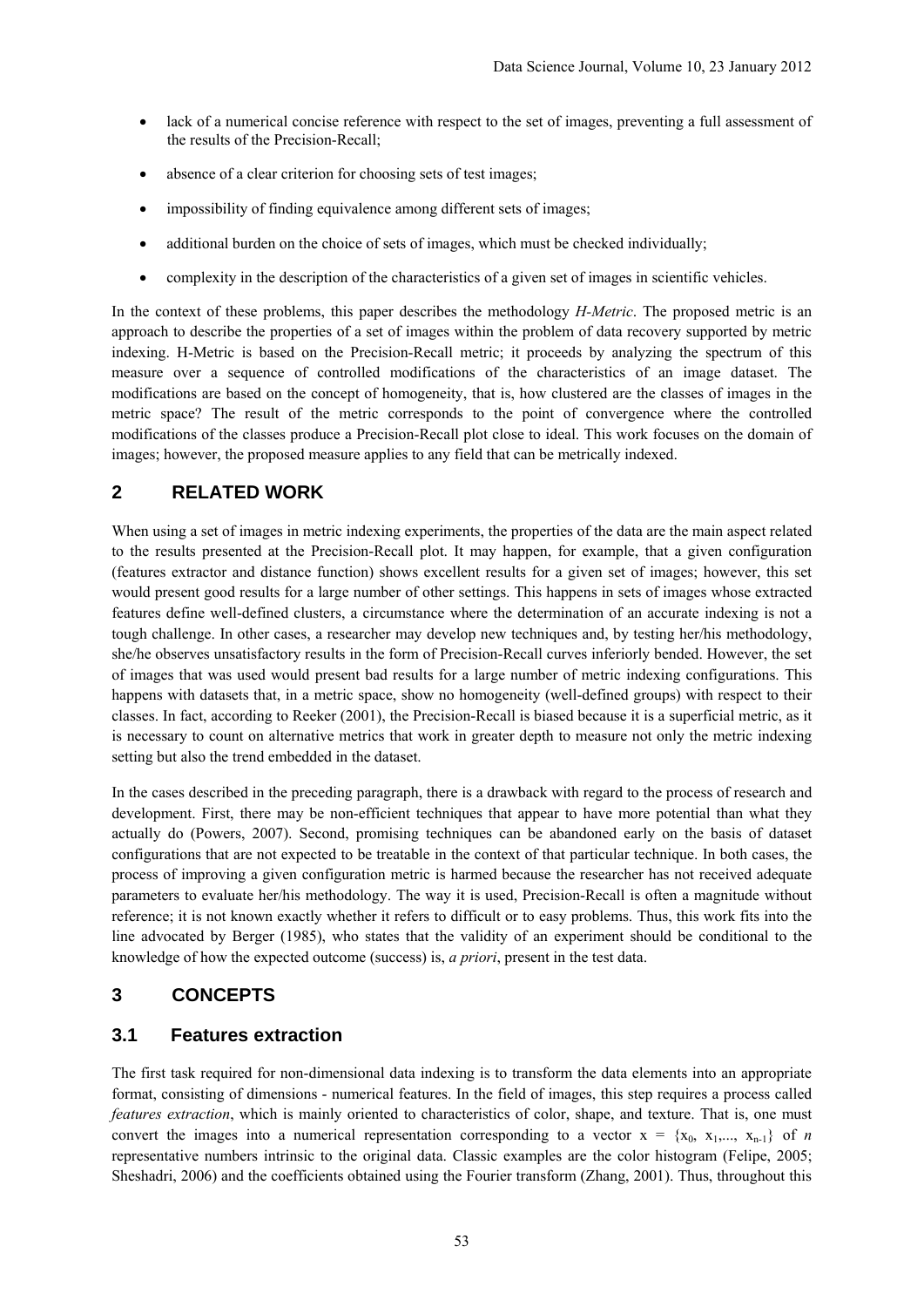text, the term *features extraction* refers to the general formula f:D  $\rightarrow$  where *D* is the data domain and  $\subset \mathbb{R}^n$ is the *n*-dimensional space of characteristics.

#### **3.2 Distance Functions**

After the extraction of features, it is necessary to use a similarity measure or distance function, which measures the similarity between vectors of numbers extracted from data objects. The simplest way of doing this is to consider each numerical characteristic as a coordinate of an *n*-dimensional space and to calculate the Euclidean distance between the vectors. Other examples of measures are the City Block and the Minkowisk family of distances (Aggarwal, 2001). The use of different distance measures allows not only a variety of scopes in metric spaces but also the numerical weighting of specific dimensions, adding semantic interest in the data recovery.

#### **3.3 Metric Spaces**

Once a features extractor and a distance function are defined, one can establish a metric space. A metric space is a pair M = < ,  $\delta$ >, where is the field of data being indexed and  $\delta$ :  $x \to \mathbb{R}^+$  is a function that associates a distance to any pair  $o_i$ ,  $o_j \in \dots$  Given three elements  $o_i$ ,  $o_j$ , and  $o_k \in \dots$ , the pair  $M = \langle \dots, \delta \rangle$  defines a metric space where the  $\delta$ *()* satisfies the following axioms:

- Symmetry:  $\delta(o_i, o_j) = \delta(o_i, o_j)$ ;
- Non negativity:  $\delta(o_i, o_j) = 0$  and  $0 < \delta(o_i, o_j) < \infty$ , if  $o_i \neq o_j$ ;
- Triangular inequality:  $\delta(o_i, o_j) \leq \delta(o_i, o_k) + \delta(o_k, o_j)$ .

In this context,  $\delta$ (), the metric distance function, is responsible for calculating the similarity between the domain objects. The more similar the objects are, the lower the calculated value is, as well as the more dissimilar the objects are, the higher the calculated value. Thus, the data retrieval operations (queries) become intuitive in metric spaces based on the concept of similarity.

### **3.4 K-Nearest Neighbors Query**

On a metric space, it becomes possible to perform similarity queries. In such queries, given an element of interest - the query center, we want to retrieve the elements of the set of images that have smaller distances (higher similarity) to this element. The two basic similarity queries are the nearest neighbor query and the range query. The nearest neighbor query is set out below:

Definition (Nearest Neighbor Query): given a query object  $o_q$  represented by its vector  $f(o_q)$  and given domain D, the nearest neighbor refers to the element o<sub>n</sub> defined as NNQuery( $o_q$ ) = { $o_n \in D$  | $\forall o_i \in D$ ,  $\delta(f(o_q), f(o_n)) \le$  $\delta(f(o_0), f(o_i))$ . In the real world, it might translate: "find the image in *D* which is more similar to the photo of the pope".

The extrapolation of this definition for *k* nearest neighbors,  $k \ge 1$ , is straightforwardly given by *KNNQuery(o<sub>g</sub>*,  $k$ ), which produces an ordered list of elements in which the  $(n-1)$ -th element is closer to  $o_q$  than the *n*-th element,  $2 \leq n \leq k$ .

#### **3.5 Precision-Recall**

The Precision-Recall calculation is done using pre-classified datasets. In such sets, it is possible to perform queries whose results can be verified by the examination of the classes of the returned objects and by comparing them with the known classes of the given set. The Precision-Recall metric stems from the fact that when a query is performed, the retrieved information may or may not be relevant to a given element of interest - according to the criteria established for the given domain. This relevance is what determines the pre-classification of data; as such, what one wants to assess is the satisfaction of the expected relevance during queries.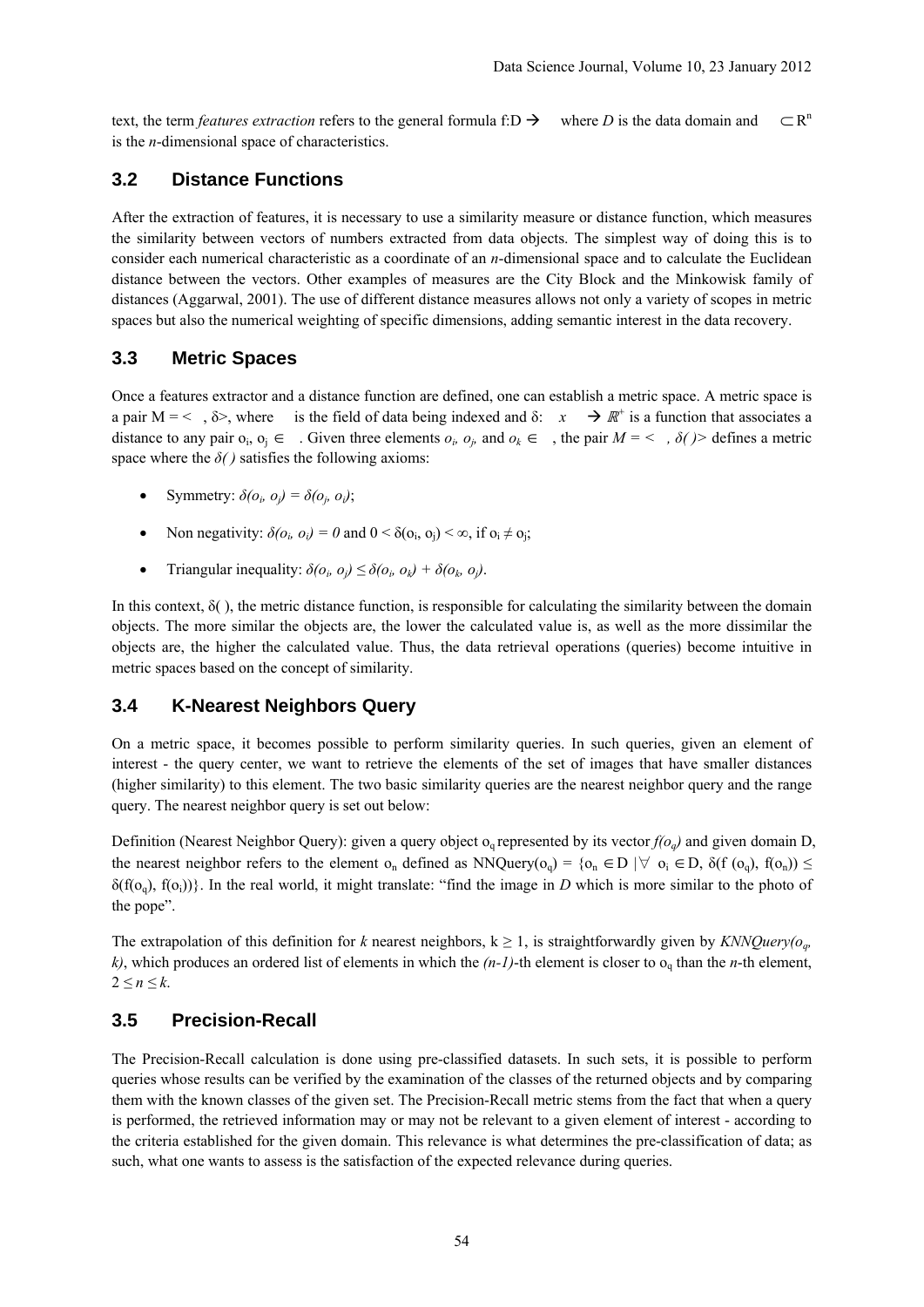Precision-Recall can be formalized as follows. For a given query centered on an element of interest  $o_q$ , consider: the data domain  $D$ ,  $R$  the set of relevant (expected) elements,  $A$  the set of elements returned by the query, and  $R_A$ the set of relevant elements that were actually retrieved.

$$
P = \frac{R_A}{A} \tag{1}
$$

$$
R = \frac{R_A}{R} \tag{2}
$$

In words, given the context of a query, precision is defined as the ratio of the number of relevant elements that were retrieved ( $|R_A|$ ) to the total number of elements returned in the query ( $|A|$ ) - Eq. 1. Recall is defined as the ratio of the number of relevant elements that were retrieved  $(|R_A|)$  to the number of known relevant items  $(|R|)$  -Eq. 2. The Precision-Recall is measured along the spectrum of the quantity of relevant elements returned in a given query - considering a set *A* with cardinality big enough for one to obtain Recall 1 (100% of the relevant elements) and Precision *|R|/|A|*. The Precision-Recall calculus, usually, is performed over multiple *k*-nearest neighbors queries. As such, one makes a query for each element of a significant subset of the pre-classified items, each query considering *k=|A|=|D|* elements; the series of Precision-Recall calculations is then aggregated by arithmetic mean.

#### **4 H-METRIC**

In the context presented in Sections 1 and 2, the proposed methodology is the use of Precision-Recall not only on the original configuration of a set of images but also extrapolating its principle of operation over a sequence of controlled modifications of the set of classes.

Following the practice of Precision Recall experiments, our methodology demands a pre-classified test set with the intent of observing how the data retrieval techniques behave within a controlled test set. Initially, one must perform a series of nearest neighbors queries - considering the centroid of each class - and calculating the Precision-Recall the traditional way. During the queries, we proceed by identifying the retrieved elements that have reduced the performance of the metric retrieval system; in this first iteration, we consider only the *t =* 1 element closer to the center. Then, for the elements whose class does not correspond to the class of the center, we redefine their classes so that they will not reduce the Precision-Recall measure in further iterations. That is, the *t*-th closest element to the center of each query has its class redefined to conform to the class of the query center; in case the class already matches the class of the query center, nothing is done. After this iteration, the performance of the Precision-Recall increases. Next we consider larger values of  $t = \{2, 3, \ldots\}$  and proceed with the redefinition of the classes of the elements closer to the center. At each iteration, the performance of the Precision-Recall increases until, at a certain time, for *t < |D|*, its curve approaches the ideal.

The process of redefining the classes of the nearest neighbors, as described in the preceding paragraph, we call *homogenization process*. This designation is due to the definition of better defined - more homogeneous classes within the metric space, what artificially increases the performance of the Precision-Recall. The idea, therefore, is to make the challenge of image retrieval increasingly "easier" and to monitor the performance achieved at each step.

Formally: given a query center *oq* and an image domain *D*, then, the *t*-homogeneity of a dataset *I* refers the redefinition of the classes of the elements of sorted list  $KNNQuery(o_a,t)=$  such that  $Class(o_i) \neq$ *Class(o<sub>a</sub>),*  $\forall o_i \in KNNQuery(o_a,t), 1 \leq i \leq t$ . We consider that the homogenization process has converged when:

$$
\int_0^1 (P_t(R_t)) \, dR_t - \int_0^1 (P_{t+1}(R_{t+1}) \, dR_{t+1} \le 0.01) \tag{3}
$$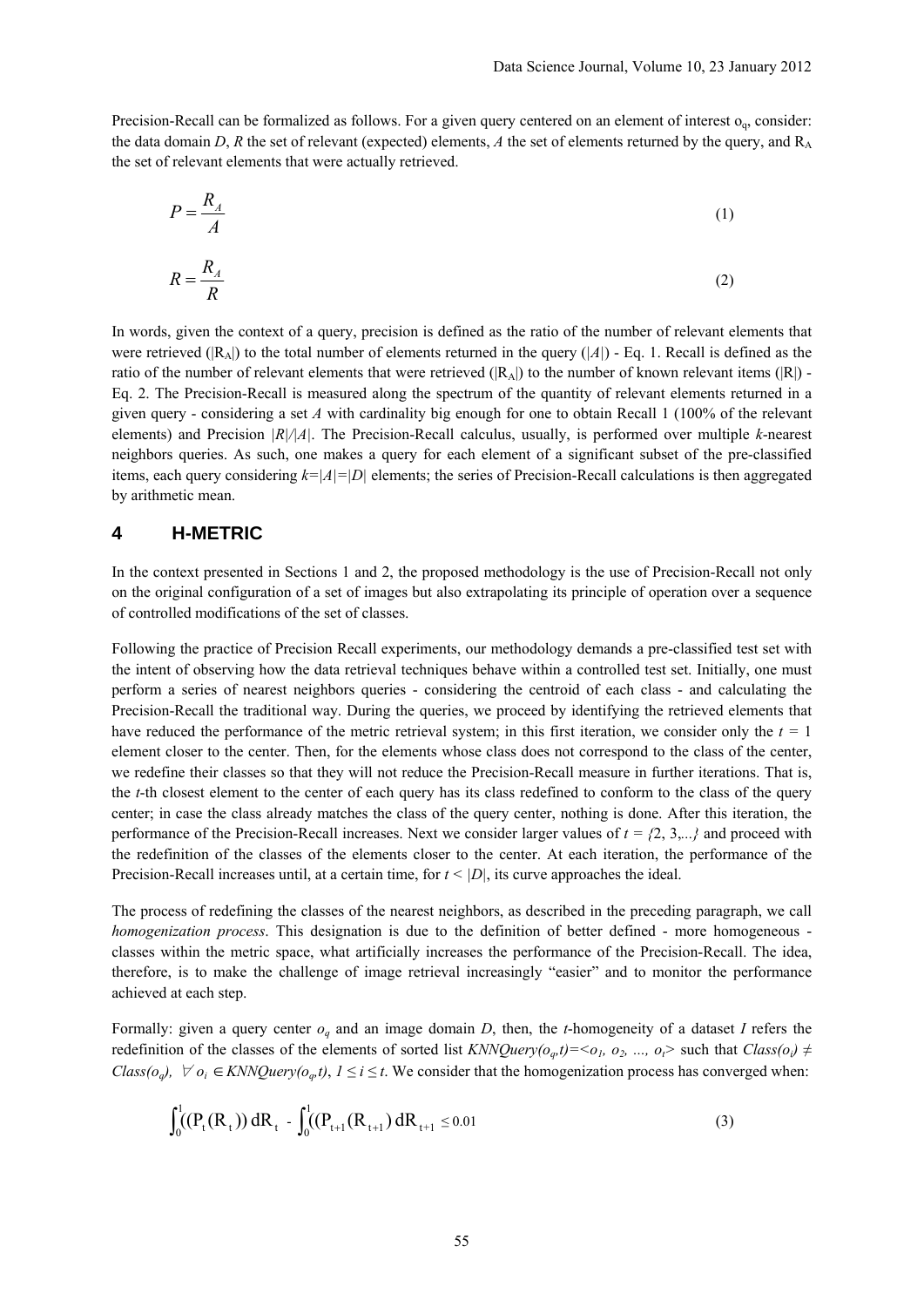where  $P(R)$  is a continuous polynomial function that interpolates the points of Precision-Recall. That is, when there is no longer a significant variation - more than 1% - between two consecutive graphs of Precision-Recall, we consider that the maximum performance has been achieved.

At the moment when there is a convergence to a maximum performance, we state the current value of *t* as corresponding to the complexity of the set of images, which will be considered "H-hard", where *h=t*. We have observed that different datasets converge to a maximum Precision-Recall curve faster than others and, therefore, each set has its characteristic *H* value.

The calculation of the h-metric is described in Algorithms 1 and 2. In Algorithm 1, successive calculations of the area of the Precision-Recall curve are performed, and between each calculation, the pre-processed dataset is homogenized to the *t*-th element. The calculation proceeds iteratively, first by calculating the variation of the Precision-Recall curve, then performing the homogenization for each increment, which characterizes the iteration - please refer to Algorithm 2.

**Algorithm 1**. Algorithm to calculate the H-Metric

```
Input: PCD: pre-classified dataset
CalculateHMetric(PCD) begin
   t \leftarrow 1:
   PRVariation \leftarrow 1:
   PreviousPRArea \leftarrow 0;
   while (PRVariation \lambda 0.01) do
       PRArea \leftarrow CalculatePRArea(PCD);Homogenization(t, PCD):
       PRVariation ← PRArea - PreviousPRArea;
       PreviousPRArea \leftarrow PRArea;
       t++end
   return t;
end
```
**Algorithm 2**. Homogenization algorithm

```
Input: PCD: pre-classified dataset, t: current t
Homogenization(PCD, t) begin
   for each class C \in PCD do
       if (.l.s.shrinking()) then
          Centroid \leftarrow C.GetCentroid():
          ResultSet \leftarrow KNN(Centroid, t);Result \leftarrow ResultSet.GetIthElement(t);if (Result. GetClass() != C) then
              (Result.CetClass()). Shrinking(true);
              Result.setClass(C);end
       end
   end
end
```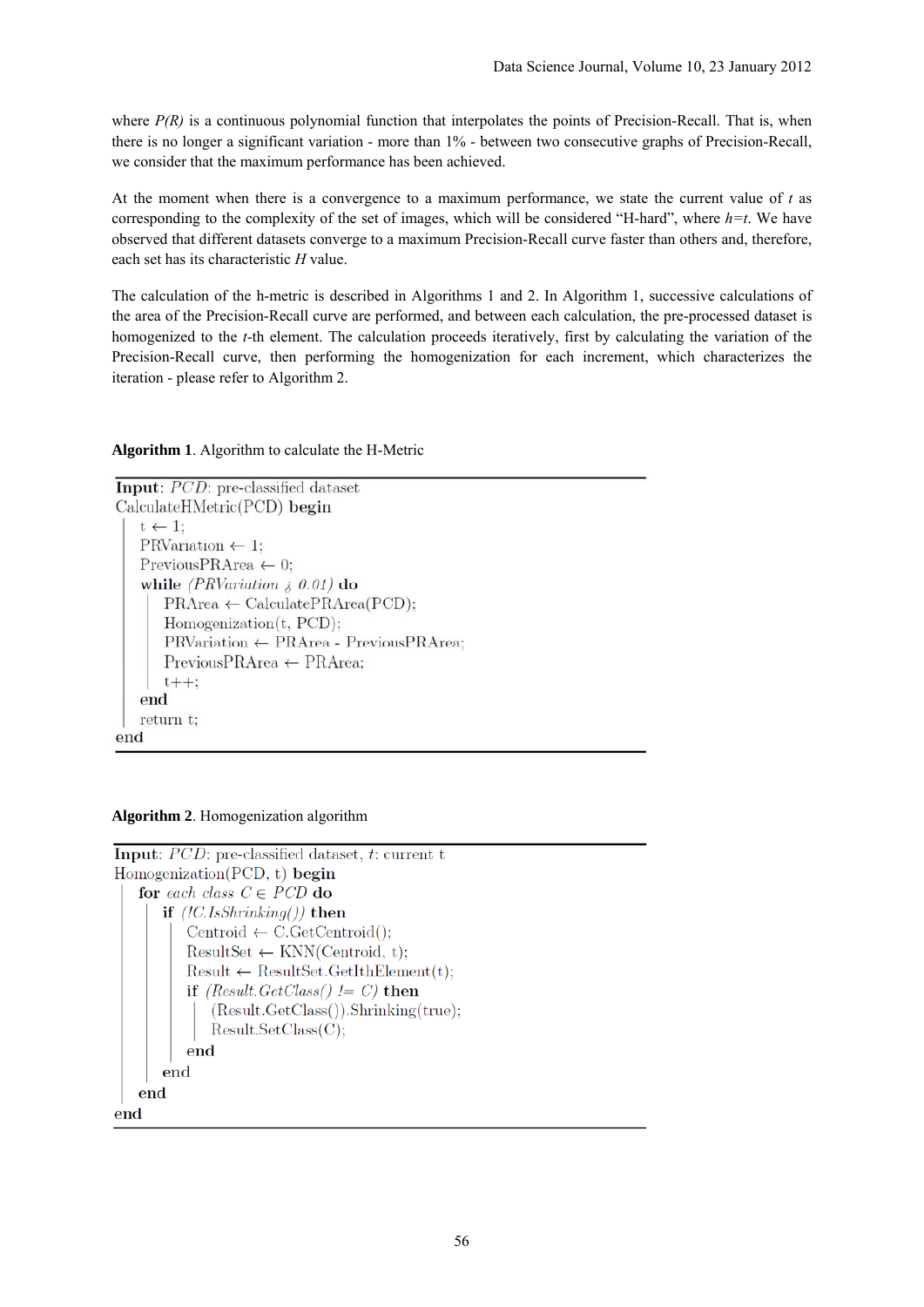## **5 EXPERIMENTS**

Experiments were performed with three sets of images called "objects", "places", and "landscapes", illustrated in Figure 1. Each set contains 10 classes, each with 12 items, summing 360 images. In the experiment, we have extracted features of color. More specifically, we have calculated the color histogram of each image, and from the histograms we calculated: mean, standard deviation, smoothness, distortion, uniformity, and entropy. Such characteristics are generally called first-order statistics and, given a histogram, are calculated as follows.

The *n*-th moment of the mean is given by:

$$
\mu_n = \sum_{i=0}^{L-1} (Z_i - m)^n p(Z_i)
$$
\n(4)

where  $Z_i$  refers to the *i*-th observed intensity in one color channel (red, blue, green, or gray),  $p(Z_i)$  is the relative frequency of intensity *Zi*, *L* is the number of different levels of intensity, and *m* is the mean of the observed intensities, given by:

$$
m = \sum_{i=0}^{L-1} Z_i p(Z_i)
$$
 (5)

Thus, a value of  $p(Z_i)$  is an estimate of the probability of occurrence of intensity  $Z_i$ , so that the entire histogram can be understood as a probability density function. From there, calculate the statistics of first order.

Standard deviation, or average contrast:

$$
\sigma = \sqrt{\mu_2(Z)} = \sqrt{\sigma_2} \tag{6}
$$

where  $\mu_2(Z)$  is the second moment of the mean.

Smoothness, which has value 0 for constant intensities and a value close to 1 for oscillating intensities:

$$
R = 1 - \frac{1}{\left(1 + \sigma^2\right)}\tag{7}
$$

Distortion, or third moment around the mean, which approaches 0 for symmetric histograms and tends to positive values for histograms skewed to the right and to negative values for histograms skewed to the left:

$$
\mu_3 = \sum_{i=0}^{L=1} (Z_i - m)^3 p(Z_i)
$$
\n(8)

Uniformity, which tends to its maximum value when all values of  $p(Z_i)$  are equal and tends to lower values when the variability is higher:

$$
U = \sum_{i=0}^{L-1} p(Z_i)
$$
 (9)

And entropy, which gives an idea of how random the levels  $p(Z_i)$  are:

$$
e = -\sum_{i=0}^{L-1} p(Z_i) \log_2(p(Z_i))
$$
\n(10)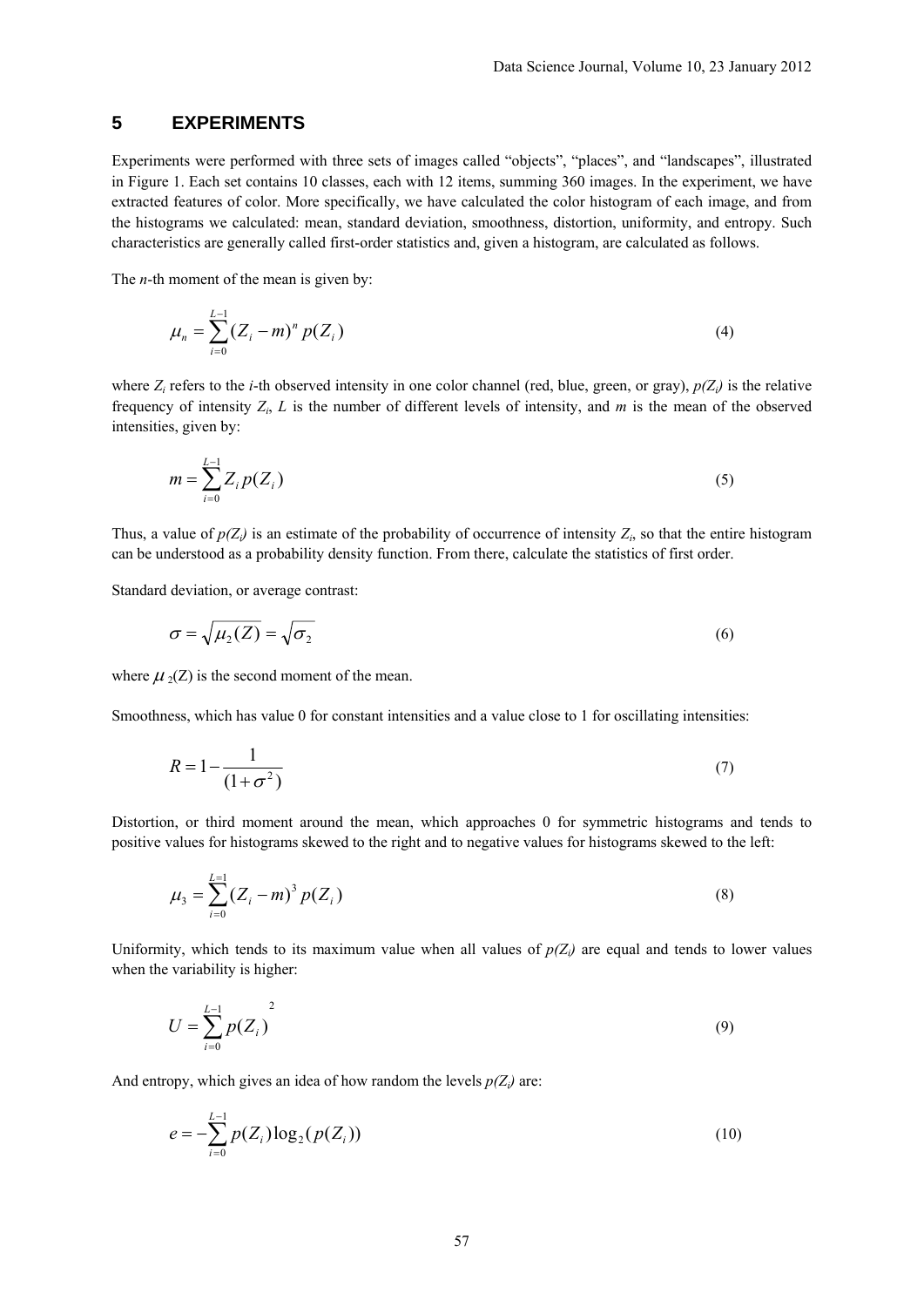

**Figure 1**. Illustration of the three sets of images used in the experiments

Considering the sets of images, it can be stated that the first set, *objects*, is very homogeneous. In this set, the objects of each class vary only according to the illumination applied to the image. In the second set, *places*, the images are quite complex in terms of shape, but in each class of the set, the images show significant homogeneity of colors. The third set, *landscapes*, uses only shades of gray, and their images are visually confusing.

For each set we have performed 60 queries for the *k* nearest neighbors, considering *k =* 120. We used the Euclidean distance. From these queries, we have calculated 12 points of Precision-Recall, each one corresponding to an increase of 1/12 of recall from the total of images. The 60 values calculated for each of the 12 points were aggregated using the arithmetic mean. For each dataset, we performed a sequence of homogenization processes until they reached the condition of convergence.

# **6 RESULTS**

Figure 2 presents Precision-Recall plots for the three groups of images after thirty iterations of homogenization, with values  $t = 10, 20, 21,$  and 22. Following this, it is possible to note that the set of images of objects converges with  $t = 20$ , so the set is considered 20-hard. Meanwhile, as the set of images of places converges with  $t = 22$ , this set is characterized as 22-hard. The set of images of landscapes, in turn, does not converge until the value of  $t = 22$ , which demanded additional iterations of homogenization.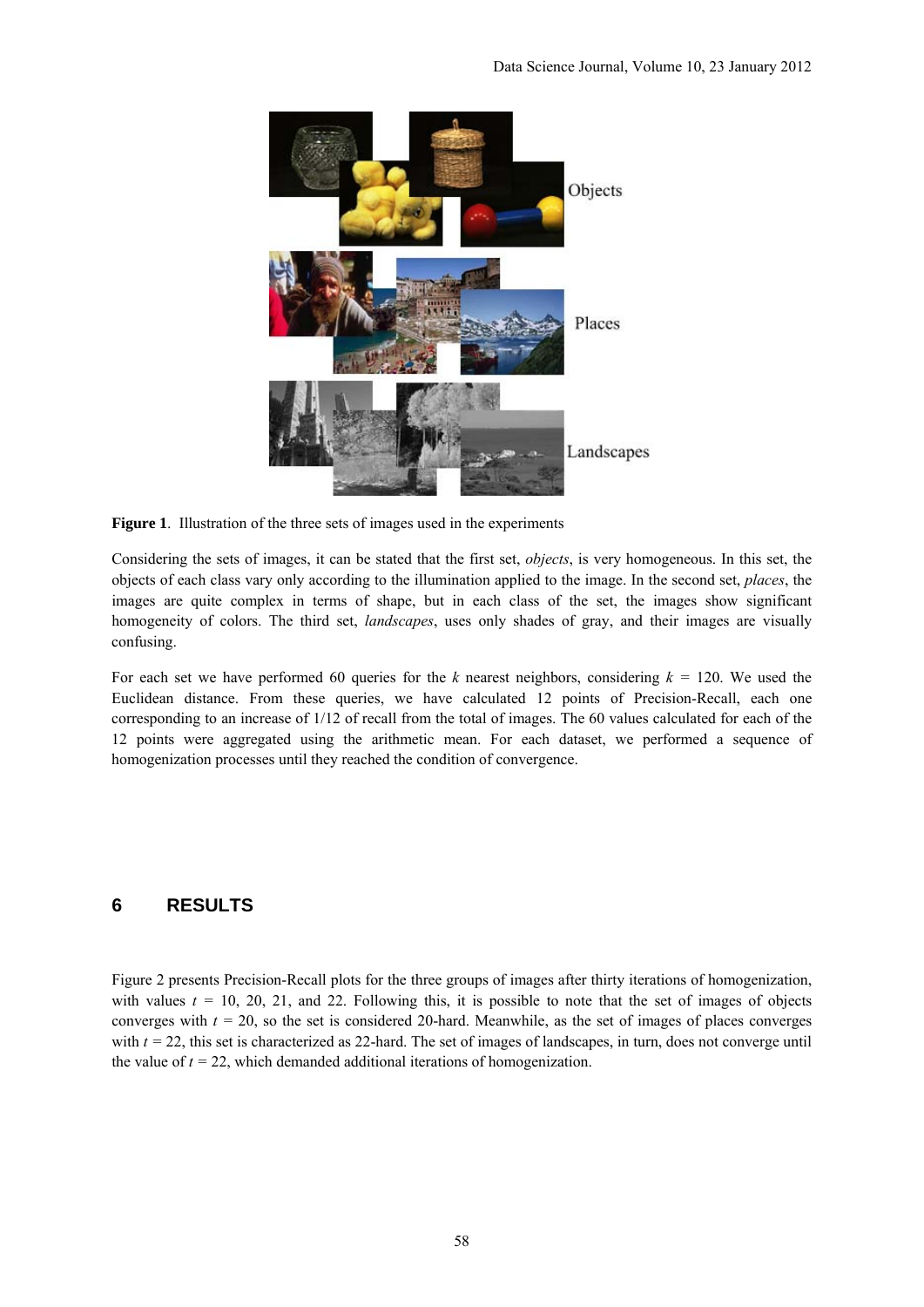

**Figure 2**. Precision-Recall plots for increasing values of homogenization. With  $$t=20\$ <sub>5</sub>, one can see the convergence of the set of images of objects. With  $t = 22$ , it IS possible to observe the convergence of the set of images of places.

Figure 3 presents the Precision-Recall plots for values of  $t = 102$ , 103, and 104. With the value of  $t = 102$ , finally, there is a convergence of the set of landscape images. It is, therefore, 103-hard, which, for a total of 120 images, indicates that this set is totally contrary to the extraction of color characteristics.

In the experiments, the values of the H-Metric give an idea of the challenge presented by each set, which provides the researcher a sense of how each group can be treated and what to expect from each metric configuration. With the metric, the choice of one of these sets for content-based image retrieval becomes straight over a single reference value. Based on this value, we can affirm that the sets of objects and landscapes should show different results but always obey a distance proportional to the value of the H-Metric. One can also say that the set of landscapes should not be considered in settings where the metrics are oriented to color histograms because it has a natural complexity that prevents this approach.



**Figure 3**. Precision-Recall graphs for even higher values of homogenization. Only after *t =* 103, does the Precision-Recall plot of the set of landscape images converge to a stable curve. At this degree of